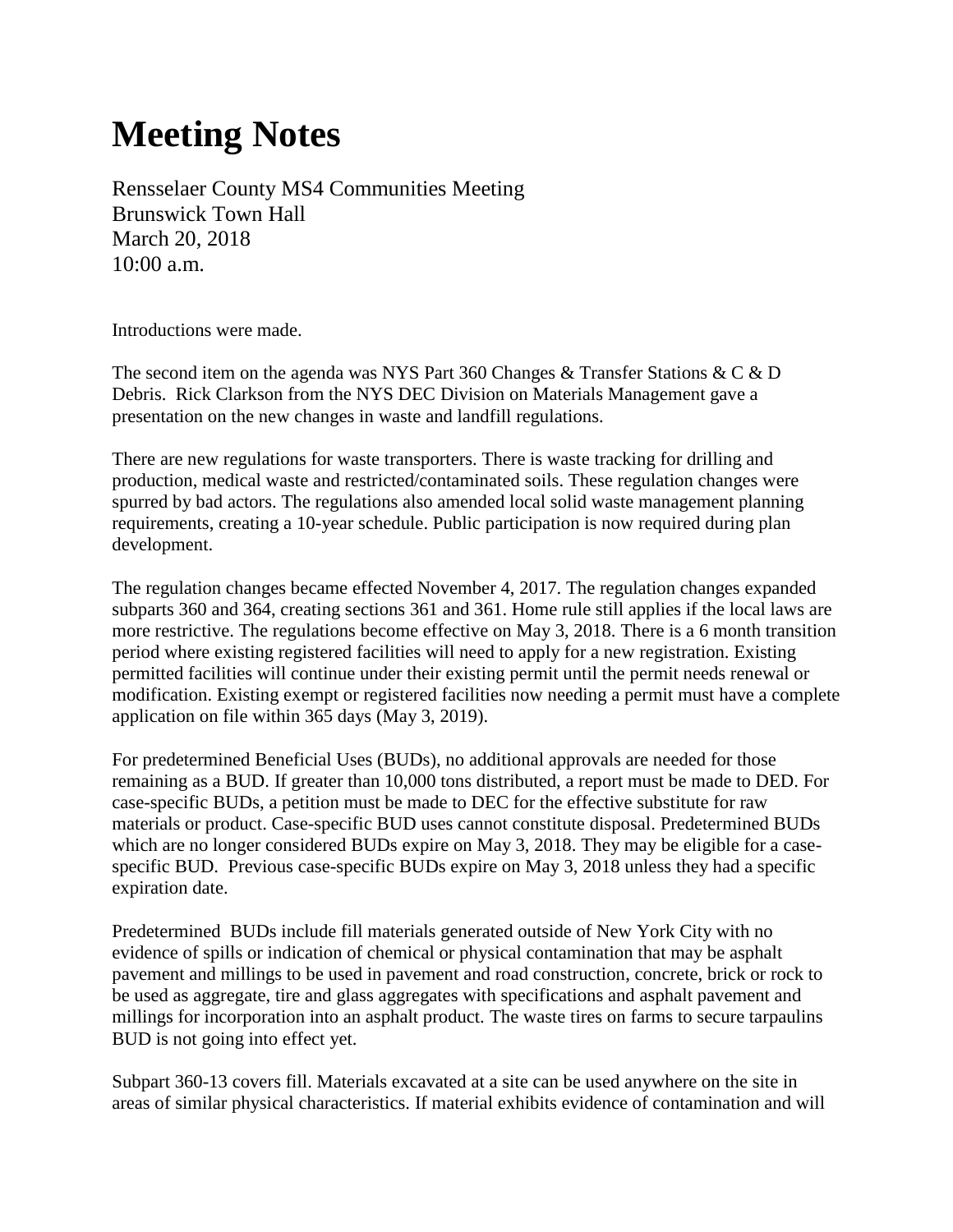be used in areas of public access, it must be covered by a minimum of 1 foot of clean soil or general fill. General fill can be used anywhere except agricultural land or undeveloped land. Restricted use fill can be used on embankments and transportation corridors with a 3 mg/kg total benzo(a)pyrene equivalent. Limited-use fill are allowed under foundations and pavement with criteria up to the Protection of Public Health-Commercial SCO.

Subpart 360-14 covers exempt facilities which are established in the regulations and do not require additional approval by DEC. This section allows the management of waste at the site of generation or other location in the state of the same ownership or control as the site of the waste generator. This does not cover 7 specific facilities – slaughterhouse waste composting, deconstructing manufactured homes, surface impoundments for coal ash, and others. It allows the non-putrescible waste storage on vehicles for less than 10 days, rendering facilities, facilities storing less than1000 waste tires and pharmaceutical waste collection with conditions.

Subpart 360-15 covers registered facilities, transporters and collection events. Registration is valid for 5 years. Sites with two registered facilities per site require a permit if there is a potential to cause adverse effects.

Subpart 361-1 covers material recovery facilities. Exempt facilities include take-back sites operated by retailers or wholesalers for their products or similar and sites operated by governments and not-for-profits that take back consumer goods for reuse or secondary marketing. Registered facilities include those that accept 250 tons or less per day on a weekly basis of source-separated non-putrescible recyclables and have a residue rate of less than 15%. Recycling handling and recovery facilities can only receive source-separated, non-putrescible recyclables which are stored in a manner that maintains recyclability. BUD materials can be stored without time restriction as long as volumes are not exceeded. Other recyclables can be store up to 180 days unless DEC approves a longer time.

Subpart 361-4 covers mulch processing facilities. Exempt facilities require on-site processing of less than 10,000 cubic yards provided that pile size requirements are followed and 10 feet is between piles, or are storm debris from a disaster or quarantined materials related to invasive species. Registered mulch processing facilities are those which process more than 10,000 cubic yards but less than 25,000 cubic yards provided that a program is in place to keep out contaminated wood; the facility does not accept C&D debris; material is processed within 21 months; required pile sizes are followed; temperature monitoring occurs, with buffers and restacking to avoid temperatures above 140°F and runoff is controlled.

Subpart 361-5 covers C&D debris handling and recovery facilities. Registered facilities are those receiving less than 500 tons/day on a weekly basis of: concrete, brick & rock; asphalt pavement or millings; asphalt roofing shingles (no asbestos); gypsum wallboard; unadulterated, uncontaminated wood; uncontaminated soil; restricted-use soil/limited use soil; case-specific BUD material derived from C&D debris; or a combination of materials from above. Transportation from registered and permitted facilities requires tracking form for fill materials and non-BUD materials. Sampling of all residue and fill material leaving facility is required. Management of gypsum wallboard and mixed C&D debris must be in an enclosed building.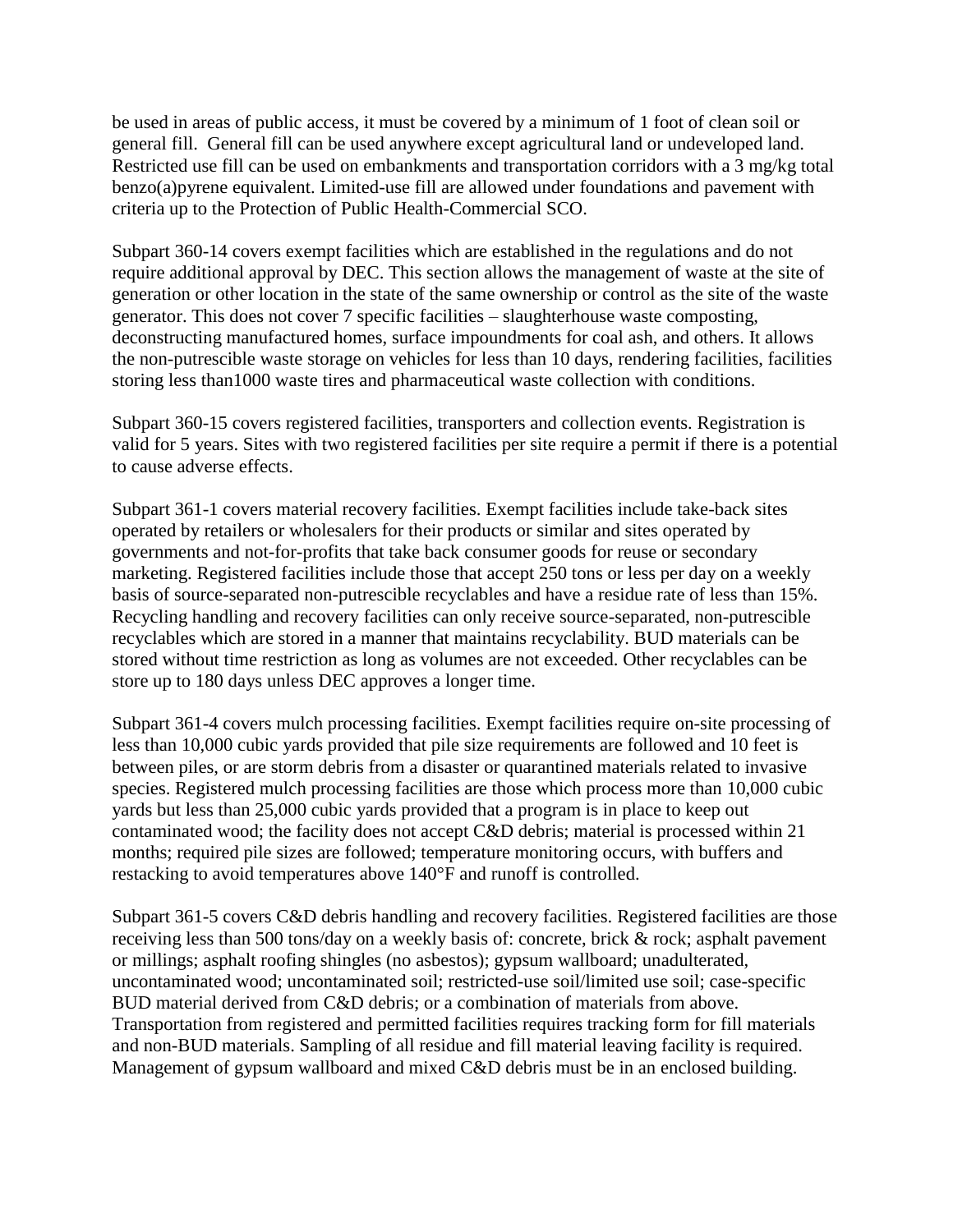Subpart 362-3 covers transfer facilities which are municipal facilities that accepts no more than 20 cubic yards of MSW per day provided that only residential waste is accepted; transfer location and all vehicles are owned/leased by the municipality; waste is not placed on the ground; putrescent waste is removed once the container is full or at least every 7 days; waste is stored in a rigid, leak-proof container and covered; the municipality provides for the collection of source-separated recyclables at the facility; all waste is transferred manually from incoming vehicles; and waste is only accepted when an attendant is on duty. Waste can be transferred from vehicle to vehicle as long as waste is not placed on the ground and is in closed leak-proof containers.

For organic waste, exempt facilities can accept up to 5 cubic yards of source-separated organic waste per day for shipment to an authorized treatment facility provided the organic waste is not placed on the ground; all organic waste is removed on the day accepted or by the end of the next business day; and the organic waste is stored in right, leak-proof containers and covered. Takeback sites operated by retailers and wholesalers for their products or products similar in nature are also considered exempt.

Registered transfer facilities are facilities owned for operated by or on behalf of a municipality that receives less than 50 tons of waste per day provided: a maximum of 250 tons or 1,000 cubic yards of waste excluding source-separated recyclables is located at the facility at any given time; putrescent waste is removed once the container is full or at least every 7 days; non-putrescent wasted is removed within 30 days of receipt; the municipality provides for the collection of source-separated recyclables at the facility; and waste is only accepted when an attendant is on duty.

Subpart 362-4 covers household hazardous waste collection facilities and events. Registered collection events can only occur 24 or less days per calendar year. The regional DEC office must be notified at least 30 days prior to the event and the event must have a Collection Event Plan. The materials must be removed within three days. Registration is valid for one year. A permitted collection facility has satellite collection event criteria that required a Collection Event Plan.

Part 363 covers landfills. Exempt landfills include the storage, processing and disposal of waste generated by an owner-occupied residence except for the following wastes: friable, asbestoscontaining waste; waste tires; used oil; antifreeze; pesticides and pesticide containers; electronic wastes; household hazardous waste; mercury thermostats; mercury-added consumer products; rechargeable batteries; and lead-acid batteries. The same exceptions exist for farm wastes for exempt farm-related activities with the addition of C&D debris.

Outside of Nassau and Suffolk counties, tree debris disposal facilities are also exempt provided the facility does not accept a fee or other form of consideration; the tree debris is only accepted during daylight hours; tree debris is place above the seasonable high groundwater table and not in ground water; and no more than 1 acre of the facility is used for tree debris disposal over the lifetime of the facility.

Facilities outside of Nassau or Suffolk counties that only accept recognizable, uncontaminated concrete or concrete products, asphalt pavement, brick, glass, rock or general fill from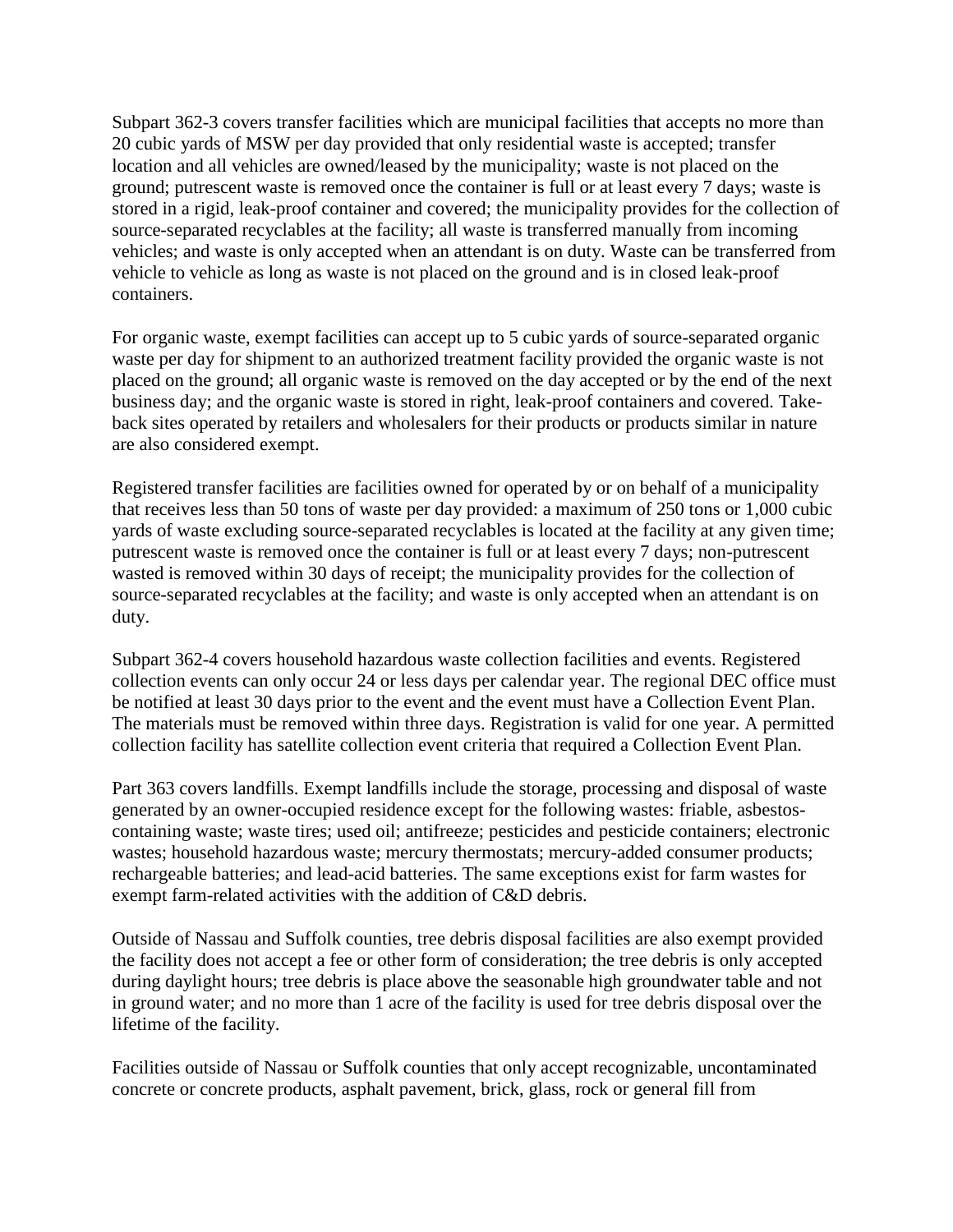construction and demolition activities are exempt facilities provided that they do not accept a fee or other form of consideration; the waste is only accepted during daylight hours; the waste is only place above the seasonal high groundwater table and not in surface water; the waste does not include residues from C&D debris recovery and handling facilities; and no more than a total of 5,000 cubic yards of waste is received during the lifetime of the facility.

Facilities outside of Nassau or Suffolk counties where waste generated by state or municipal highway projects and managed on highway rights-of-way or municipally owned properties is accepted, consisting only of recognizable, uncontaminated concrete or concrete products, asphalt pavement, brick, glass, rock and general fill, and restricted use fill from construction and demolition activities where the waste is placed above the seasonal high groundwater table and not in surface water and the waste does not include residues from C&D debris recovery and handling facilities are also considered exempt.

Part 364 covers waste transporters and includes new regulations. Waste tracking is now required for drilling and production wastes, medical wastes and restricted/contaminated wastes due to illegal disposals and dumping. Exemptions include transportation by rail, water and air; residential and industrial waste where exclusions apply; household hazardous wastes which are source-separated and self-transported to an authorized event or facility; non-hazardous bottom and fly ash; public utility, railroad and transportation agency wastes (with conditions); RMW? of less than 50 lbs. per shipment (with criteria); waste transported by farm vehicles; C&D debris of less than 10 cubic yards per shipment; regulated waste of less than 2,000 lbs. per shipment (with exclusions); uncontaminated drill cuttings; approved BUD materials; and ag waste.

Registration is required for transportation of less than 50 lbs. of RMW? meeting certain criteria, source-separated household hazardous waste of less than 50 lbs., sharps from household medical waste sharps collection facility, less than 2,000 lbs. per shipment of commercial solid waste other than C&D debris, and less than 10 cubic yards/per shipment of C&D debris. All other waste transportation requires a permit.

Part 366 covers local solid waste management planning. The implementation plan is on a 10 year schedule. Public participation is now required during plan development, rather than after the plan is submitted to the state.

Part 369 covers state assistance projects, which include capital projects, recycling education and household hazardous waste collection and disposal projects.

## *Presentation PowerPoint is available on request from Ms. von der Heide.*

The next agenda item was the Upcoming EPA Audit of East Greenbush. Ms. von der Heide went over a sheet she had created after receiving the Town of Rotterdam's audit report. Record keeping and written procedures are a common refrain from Rotterdam's audit.

Due to lack of time, the Local BMPs were held off to the next meeting.